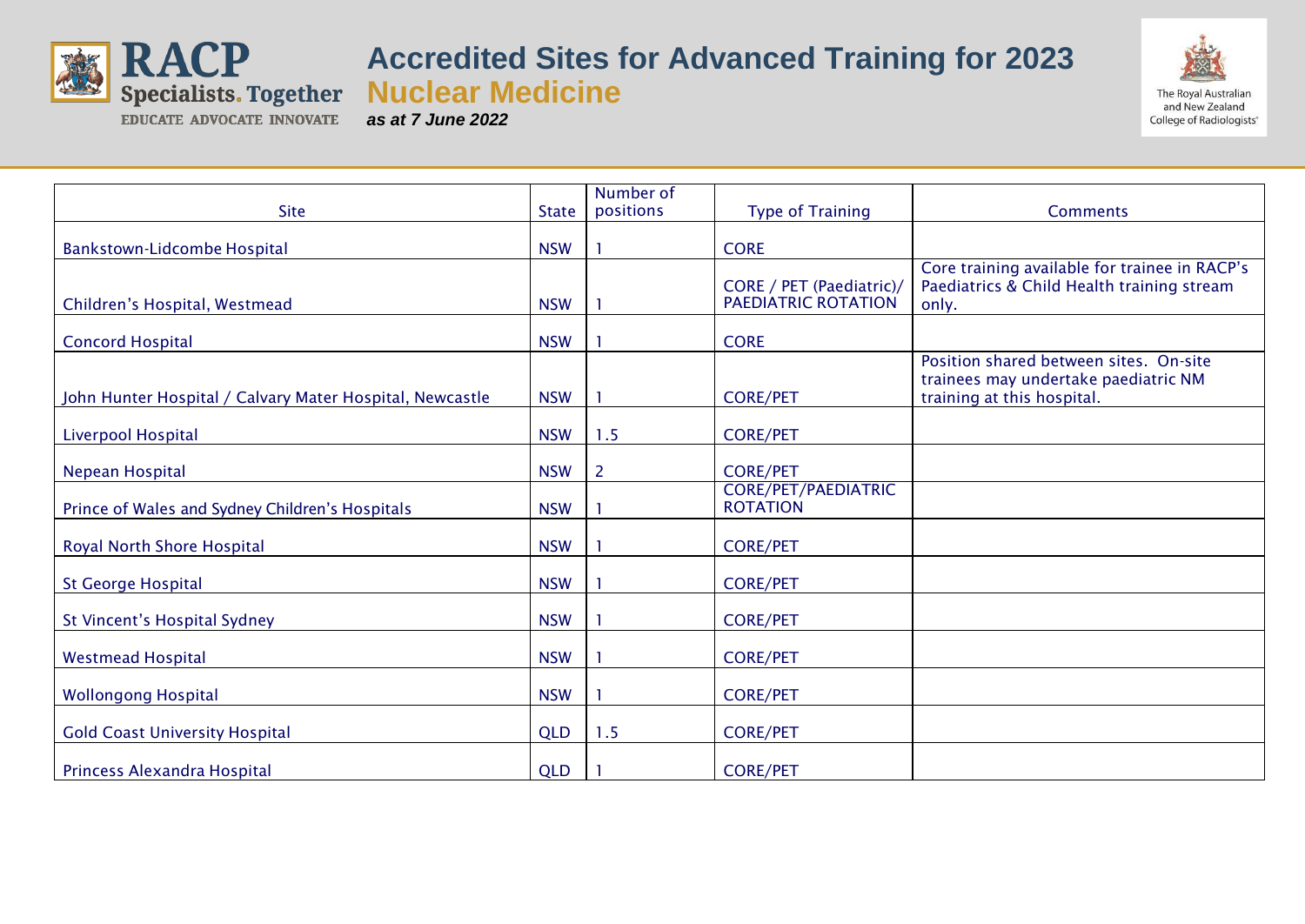| Qscan Radiology Redcliffe / Qscan Radiology Southport                                                 | <b>QLD</b> |                | <b>CORE/PET</b>     | Position shared between sites                                                                                                                     |
|-------------------------------------------------------------------------------------------------------|------------|----------------|---------------------|---------------------------------------------------------------------------------------------------------------------------------------------------|
| Queensland Children's Hospital                                                                        | <b>QLD</b> | N/A            | PAEDIATRIC ROTATION |                                                                                                                                                   |
| Queensland X-Ray: Greenslopes Hospital / Mater Hospital<br><b>Brisbane</b>                            | <b>QLD</b> |                | <b>CORE/PET</b>     | Position shared between sites                                                                                                                     |
| Queensland X-Ray: St Andrew's Hospital Toowoomba                                                      | <b>QLD</b> |                | <b>CORE/PET</b>     |                                                                                                                                                   |
| Queensland X-Ray Townsville Service: Mater Hyde Park                                                  | <b>QLD</b> |                | <b>CORE/PET</b>     |                                                                                                                                                   |
| Royal Brisbane and Women's Hospital                                                                   | <b>QLD</b> | $\overline{2}$ | <b>CORE/PET</b>     |                                                                                                                                                   |
| South Coast Radiology: John Flynn Hospital Tugun / Pindara<br>Private Hospital Benowa / SCR Southport | <b>QLD</b> |                | <b>CORE/PET</b>     | Position shared between sites                                                                                                                     |
| <b>Sunshine Coast University Hospital</b>                                                             | <b>QLD</b> |                | <b>CORE/PET</b>     |                                                                                                                                                   |
| Dr Jones & Partners, St Andrew's Hospital and Kurralta Park                                           | <b>SA</b>  | -1             | <b>CORE/PET</b>     | Position shared between sites. Secondment to<br>another site for MPI studies required (consult CJCT<br>for further advice as to number of cases). |
| <b>Flinders Medical Centre</b>                                                                        | <b>SA</b>  | -1             | <b>CORE</b>         | Secondment to another site for MPI studies<br>required (consult CJCT for further advice as to<br>number of cases).                                |
| Queen Elizabeth Hospital                                                                              | <b>SA</b>  | -1             | <b>CORE</b>         |                                                                                                                                                   |
| Royal Adelaide Hospital                                                                               | <b>SA</b>  | $\overline{2}$ | <b>CORE/PET</b>     |                                                                                                                                                   |
| Women's and Children's Hospital, Adelaide                                                             | <b>SA</b>  | N/A            | PAEDIATRIC ROTATION |                                                                                                                                                   |
| Calvary Hospital/Royal Hobart Hospital                                                                | <b>TAS</b> |                | <b>CORE/PET</b>     | PET training is at Royal Hobart Hospital                                                                                                          |
| The Alfred Hospital                                                                                   | <b>VIC</b> | $\overline{2}$ | <b>CORE/PET</b>     |                                                                                                                                                   |
| <b>Austin Health</b>                                                                                  | <b>VIC</b> | $\overline{2}$ | <b>CORE/PET</b>     |                                                                                                                                                   |
| <b>Geelong Hospital</b>                                                                               | <b>VIC</b> |                | <b>CORE/PET</b>     |                                                                                                                                                   |
| Lake Imaging: St John of God Hospitals, Ballarat & Geelong                                            | <b>VIC</b> |                | <b>CORE/PET</b>     | Position shared between sites.                                                                                                                    |
| Monash Medical Centre, Clayton / Moorabbin Hospital                                                   | <b>VIC</b> | $\overline{2}$ | <b>CORE/PET</b>     | Positions shared between sites. On-site trainees<br>may undertake paediatric NM training at this<br>hospital.                                     |